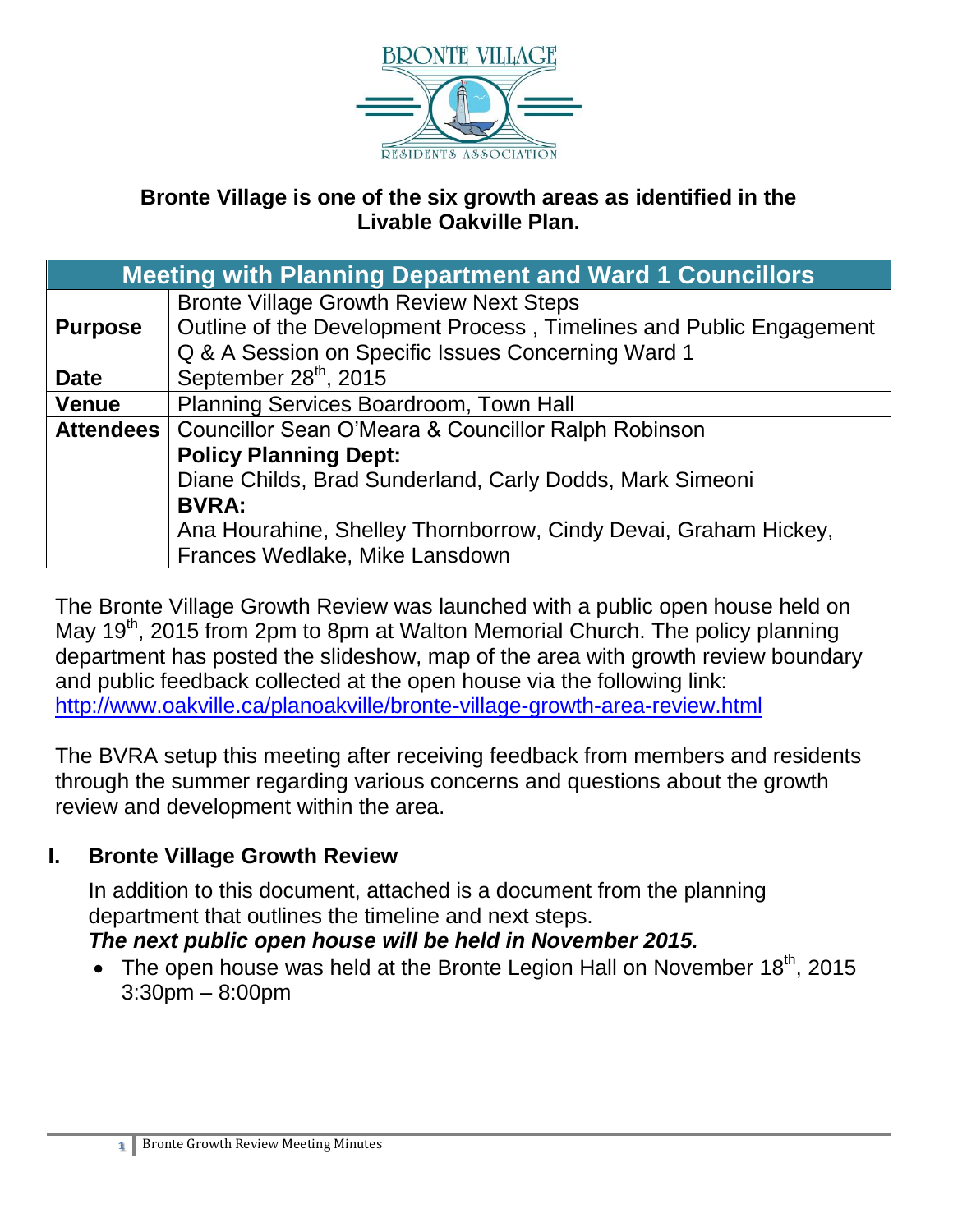# **II. The Development Process, Timelines and Public Engagement**

The development process commences with a pre-consultation meeting between a prospective developer and the Planning Department at the Town of Oakville. The application is not considered complete until all requirements are fulfilled including site maps, renderings, environmental impact studies and other requirements as outlined. The developer may require an amendment for either the zoning by-law, the official plan or both. The amendment process could last up to a year after which a public open house will be conducted to engage community feedback after notification as required by the Planning Act through:

- Public sign posted on or near the site of proposed development
- Notice in the Oakville Beaver
- Notice letter sent out to residents within 120m radius of the site of proposed development

A public statutory meeting will be held with council after which council can accept or reject the planning department's recommendation concerning the development application. The developer can seek recourse through approval from the Ontario Municipal Board.

## **III. Q & A Session**

Below are some questions as result of analysis of Bronte Village Growth Review as outlined in May 2015 and resident/member input over the summer of 2015:

1. What are the growth & intensification targets for Oakville and Bronte Village under the PPS 2014? How does the planning department envision achieving them?

Response: The regional guidelines have been communicated through the provincial growth plan and targets have been set at the regional level for Halton. The targets are set as a result of population growth projections of 820,000 in 2031 and 1,000,000 by 2041 from 501, 670 in 2011. The review will determine how the regional targets will cascade down to the municipal level.

2. Does the Planning Department feel that the Regional targets under the PPS 2014 are feasible and sustainable given that targets under the PPS 2005 were tracking at 1.7% below the projected targets in terms of population growth in 2013?

Response: The growth review will determine the feasibility of the growth targets. The 2014 regional population projections were issued after the 2011 census which might provide a more robust base than the 2005 regional projections that were issued before the 2006 census.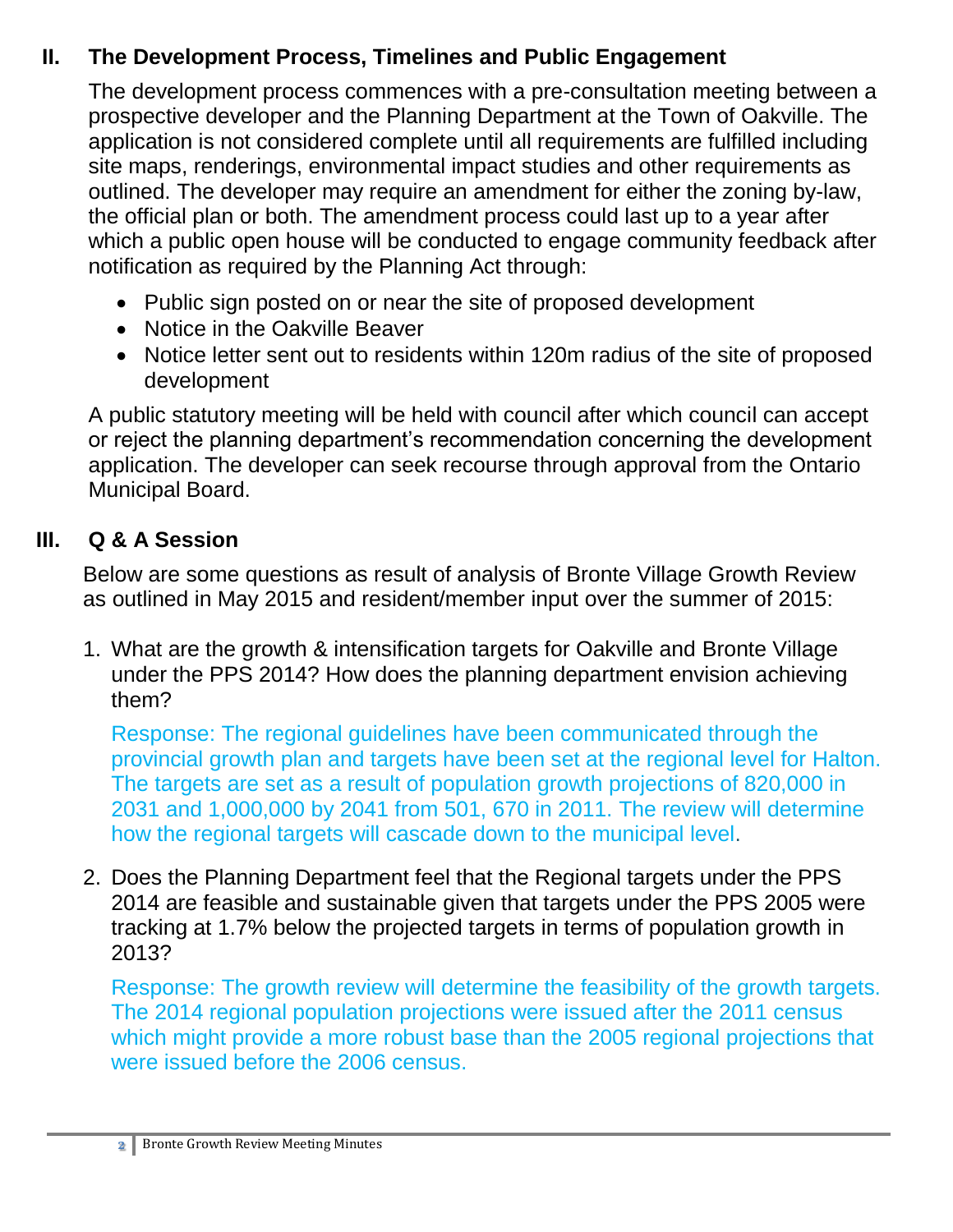3. What are the possible ramifications if Oakville does not achieve the growth and intensification targets prescribed under PPS 2014?

Response: Non-specific, but all indications do not lead to immediate financial funding limitations.

- 4. How can we develop a unified planning strategy in Ward 1? Residents are interested in the 4 following areas:
	- a. **Traffic & Speeding in Ward 1**. Understanding how planning and infrastructure implementation can alleviate speeding and traffic congestion which is of huge concern for the community. The BVRS in 2009 concluded that intensification would not have a major impact on traffic and the source of traffic originated outside of the Bronte Village core. At the time, there were only 2 intersections under study for volume to capacity ratios. In a recent meeting hosted by Councillor Sean O'Meara on the topic of speeding in Ward 1, there are now 6 intersections under review. Has the planning department conducted studies to confirm if intensification is not a factor for traffic congestion and speeding currently and with future intensification proposed? What is the update on the Wyecroft Bridge and is there any road widening along Rebecca, Bronte south of QEW and Third Line planned?

Response: Planning dept. cannot talk to infrastructure needs and requirements.

b. **Increased Public Access to the Waterfront and Enhancement of Public Open Spaces providing Opportunities for Cultural/Recreational Pursuits and Tourism while Supporting Local Business**. Can this be incorporated into the Oakville Harbours' Master Plan?

Response: This can be incorporated into the Oakville Harbours Master Plan. Bronte holds huge potential with the access to the lake but there are barriers, namely:

- Transportation access limitations with only two modes of transportation to the area
- Lack of connectivity to Bronte Village business district. The Councillors mentioned talk of building a bridge connecting the Core business district and the beach area